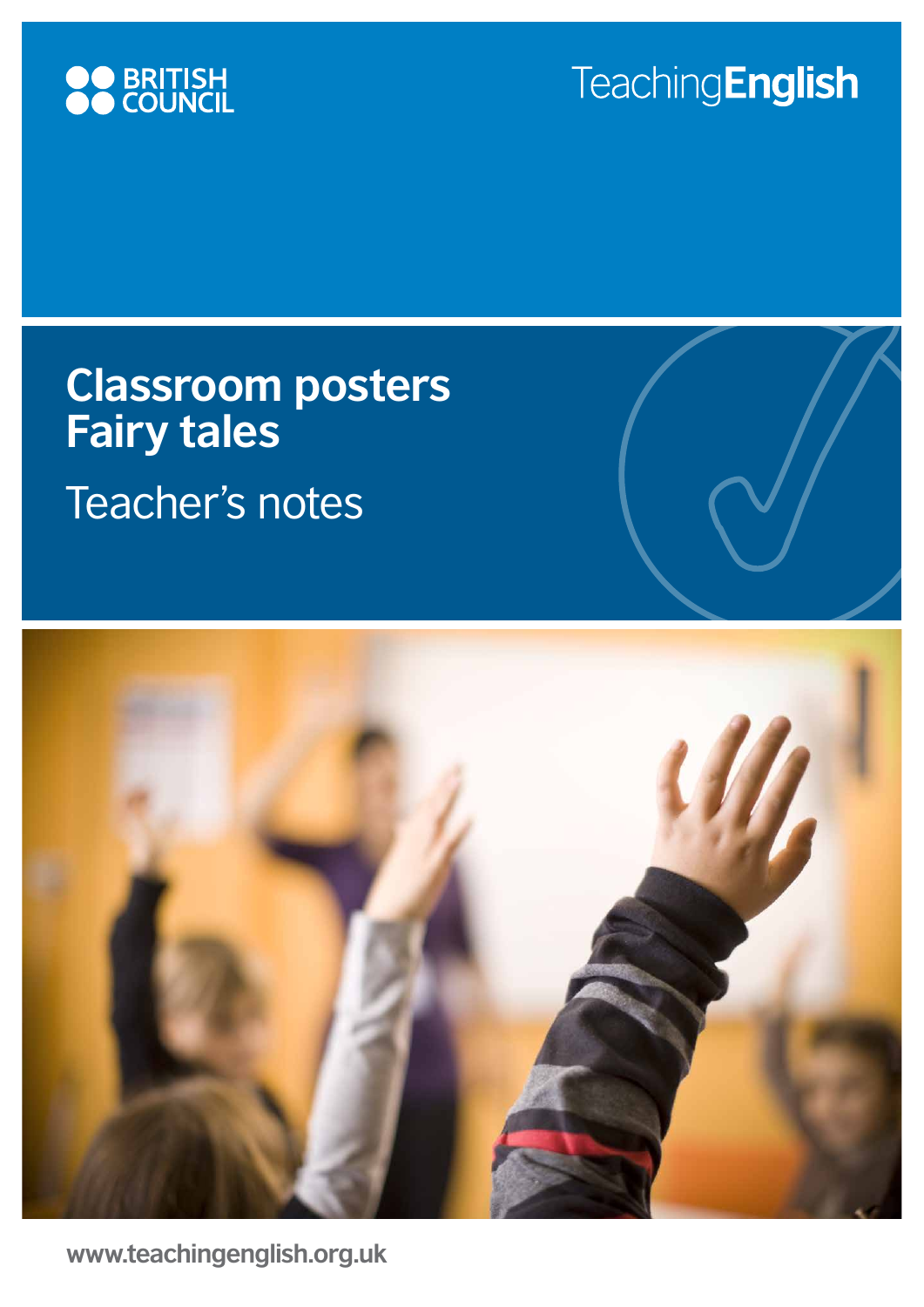## **Fairy tales**

**We can use fairy tales with learners of all ages. Everyone loves a good story! Here are some ideas for using the 'Little Red Riding Hood' poster in class. The poster is based on a story from LearnEnglishKids: http://learnenglishkids.britishcouncil.org/en/ short-stories/little-red-riding-hood**

#### **Little Red Riding Hood**

Once upon a time there was a girl called Little Red Riding Hood. Little Red Riding Hood lived in a house in the woods with her mother. One day Little Red Riding Hood went to see her granny. She had a nice cake in her basket. On her way, Little Red Riding Hood met a wolf. 'Hello!' said the wolf. 'Where are you going?' 'I'm going to see my grandmother,' said the girl. 'She lives in a house behind those trees.' The wolf ran to Granny's house and ate Granny up. He got into Granny's bed. A little later, Little Red Riding Hood arrived at the house. She walked into the dark room and thought she saw Granny in bed. But Granny looked a little strange.

'Granny, what big eyes you have!' 'All the better to see you with!' *said the wolf.*

'Granny, what big ears you have!' 'All the better to hear you with!' *said the wolf.*

'Granny, what a big nose you have!' 'All the better to smell you with!' *said the wolf.*

'Granny, what big teeth you have!' 'All the better to eat you with!' *shouted the wolf.*

A woodcutter was in the woods. He heard a loud scream, and ran to the house. The woodcutter hit the wolf over the head. The wolf opened his mouth wide and shouted – and Granny jumped out.

The wolf ran away, and they never saw him again. And they all lived happily ever after.

### **Younger children**

#### **Introduce the story**

- Show the poster to the children. Do they know this story in their own language?
- Ask the children to describe or name the characters. Invent actions for each character, for example: a girl carrying a basket, a wolf showing his teeth and claws.
- Point to the pictures to teach vocabulary from the story, for example: basket, teeth, axe.

#### **Read the story**

- Children enjoy hearing stories repeated again and again. The second time you read the story the learners can listen and mime the actions of the characters as they listen.
- Next time you read the story encourage them to join in with repeated phrases, for example: 'What big eyes you have!'
- Another time you can ask learners to come to the front and point to the items on the poster as you read.

#### **After the story**

• Ask the children if they liked the story. Which characters did they like and dislike? Why? Do they know any other stories about wolves or other animals?